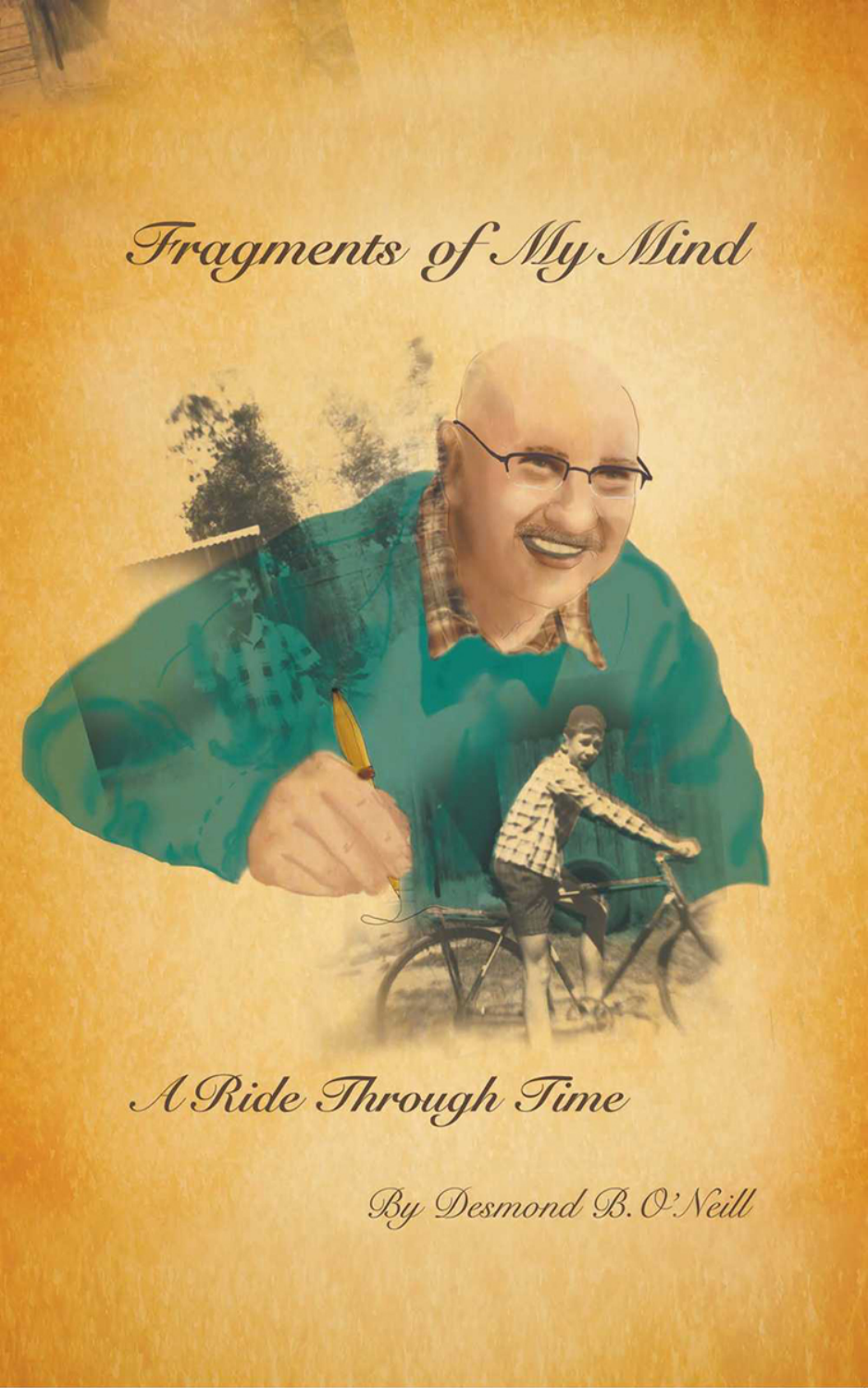# **FRAGMENTS OF MY MIND**

# **A R IDE T HROUGH T IME**

By DESMOND B. O'NEILL



Strategic Book Publishing and Rights Co.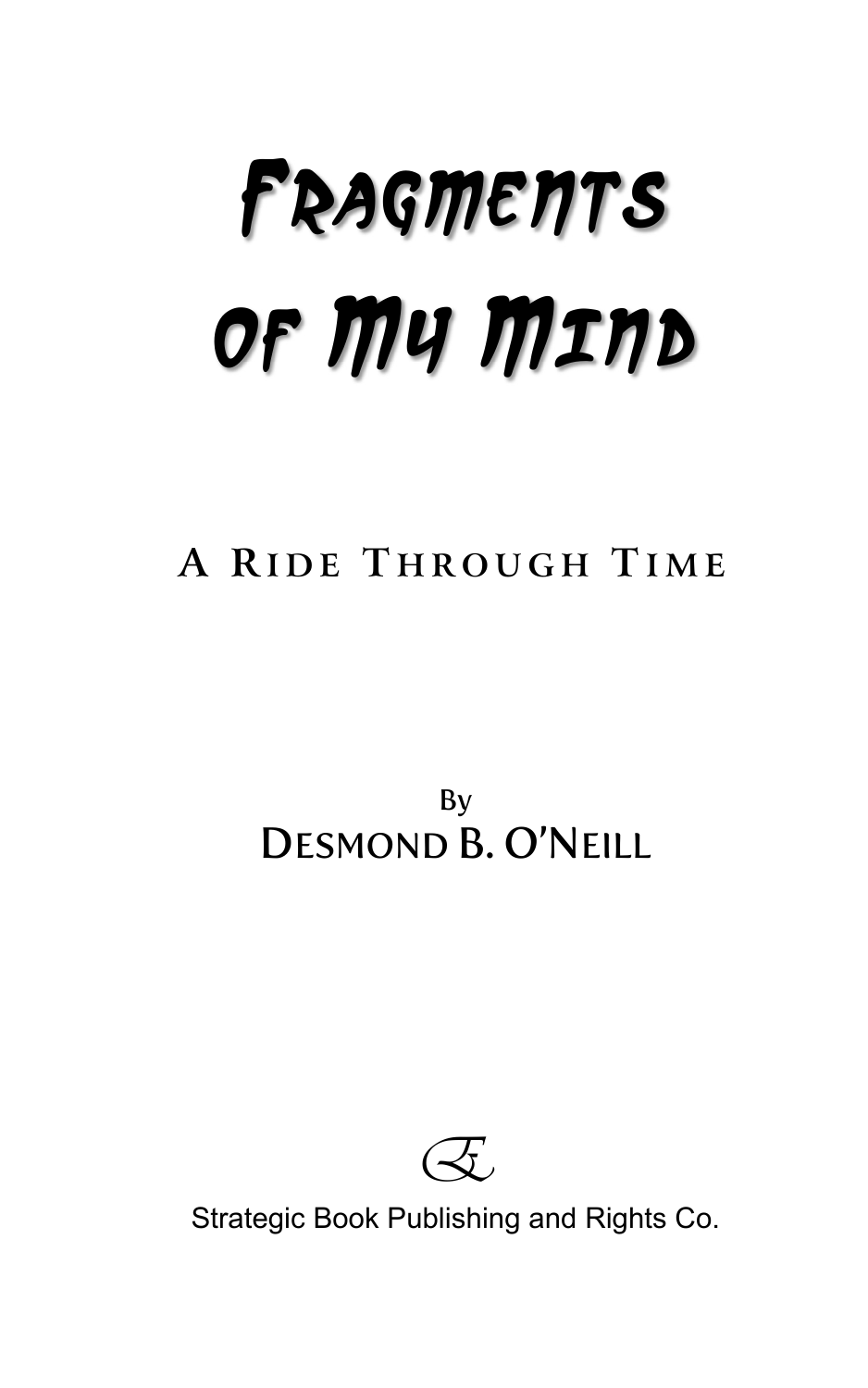Copyright © 2013. All rights reserved by Desmond B. O'Neill.

Book Design/Layout by Kalpart. Visit www.kalpart.com

No part of this book may be reproduced or transmitted in any form or by any means, graphic, electronic, or mechanical, including photocopying, recording, taping, or by any information storage retrieval system, without the permission, in writing, of the publisher.

Strategic Book Publishing and Rights Co. 12620 FM 1960, Suite A4-507 Houston TX 77065 www.sbpra.com

ISBN: 978-1-68181-194-9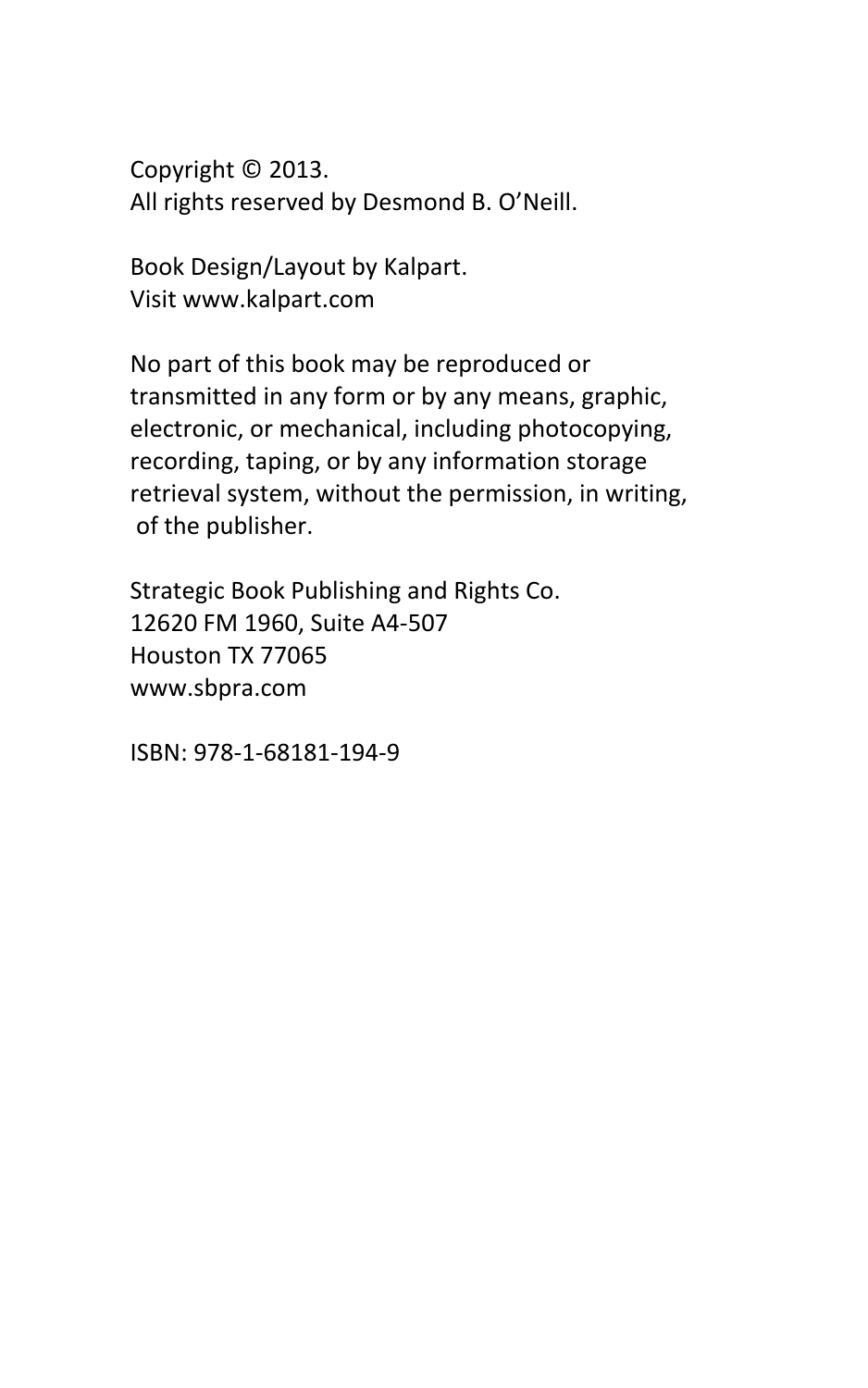## **DEDICATION**

I dedicate this to all my family and friends of whom I write and are within these pages**.**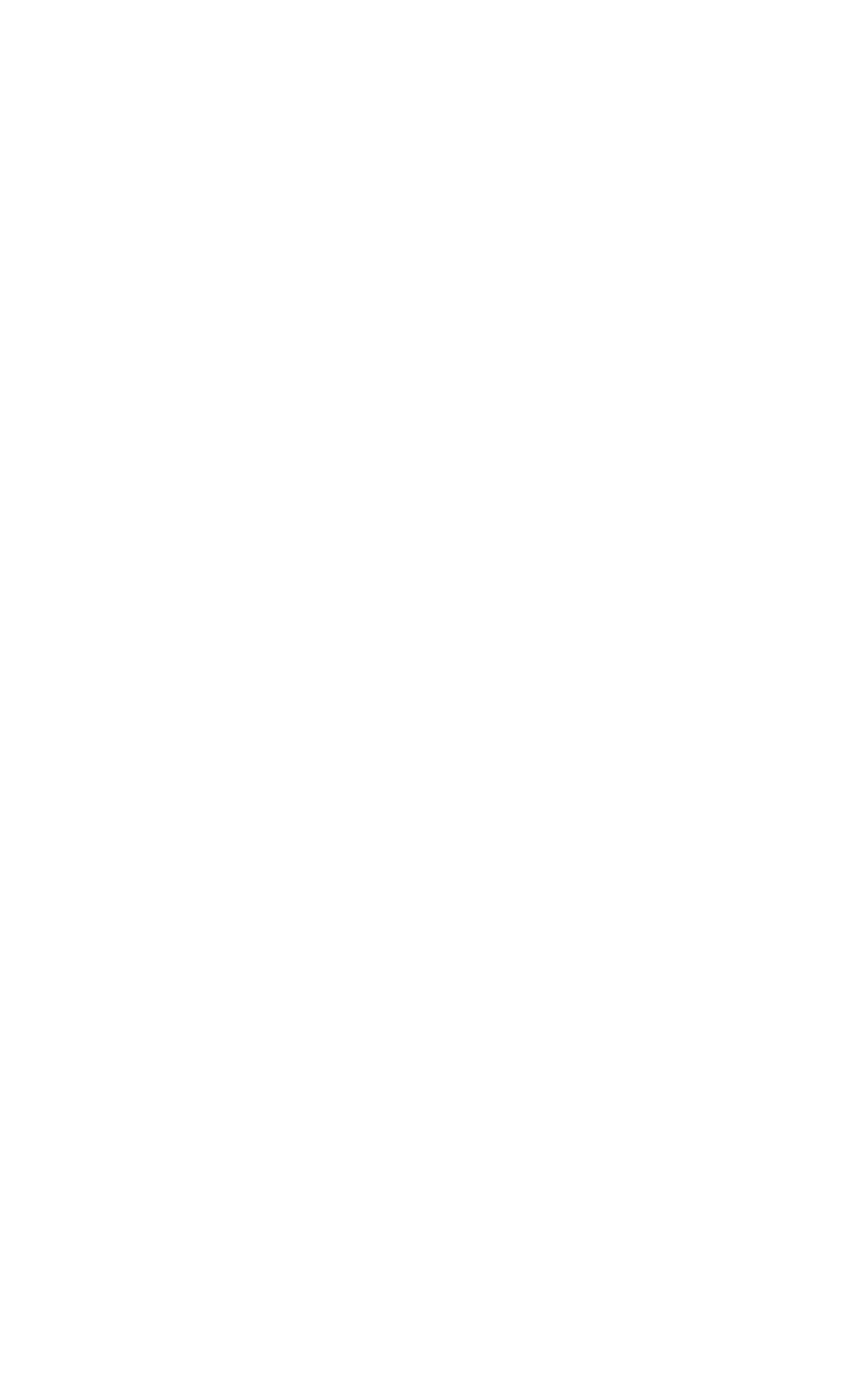### **ACKNOWLEDGMENTS**

Jutta Goertz Author and script writer for ABC, also a writing teacher. She taught me how to use words.

#### Leeanne Vernon

Author, Netball Dreams and other novels. She insisted that I am a writer.

#### Zoe Kellin Illustration

Artist, for her great work on the cover design.

#### Viv McDonald

Type setter, for her construction of this finished project. www.thewebonwheels.com.au.

#### Chloe

For being the inspiration behind many of my words.

#### Margo

For her perseverance as reader crash dummy.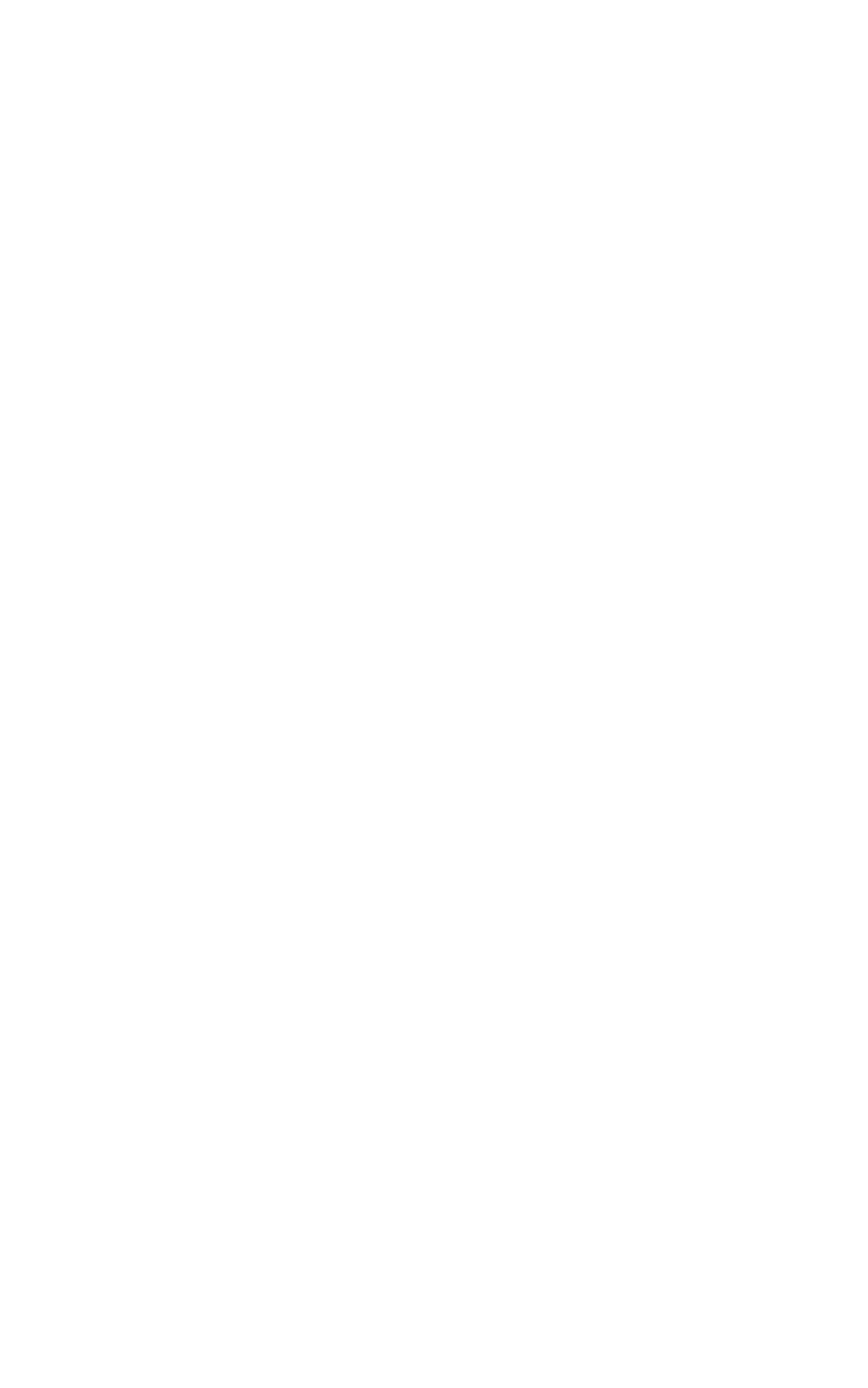# TABLE OF CONTENTS

| <b>Author Biography</b>           | 9            |
|-----------------------------------|--------------|
| Introduction                      | $\mathbf{I}$ |
| <b>Riding Butterflies</b>         | <b>I3</b>    |
| Archie Robert - Welcome           | I4           |
| Little Frowns in Little Gowns     | <b>16</b>    |
| <b>Second Mums</b>                | 18           |
| <b>Being Bullied</b>              | <b>I9</b>    |
| Chloe                             | 2I           |
| A Child's Might, A Child's Plight | 23           |
| The Evolving Genes                | 26           |
| <b>Family Life</b>                | 32           |
| <b>School Sports Day</b>          | 33           |
| A Cancer Fight                    | 36           |
| The Psychotic Minefield           | 37           |
| <b>Opening Doors</b>              | 40           |
| The Wigwam                        | 4I           |
| <b>The Anzac Clash</b>            | 42           |
| <b>Spring Is Here</b>             | 43           |
| <b>A Writer Scorned</b>           | 44           |
| <b>Tribute to Andy</b>            | 45           |
| A Flannel's Yawn                  | 46           |
| Road Fights                       | 47           |
| A Wondering Devotion              | 49           |
| The Irish Dancer                  | 50           |
| <b>A True Champion</b>            | 51           |
| A Christmas Gift                  | 52           |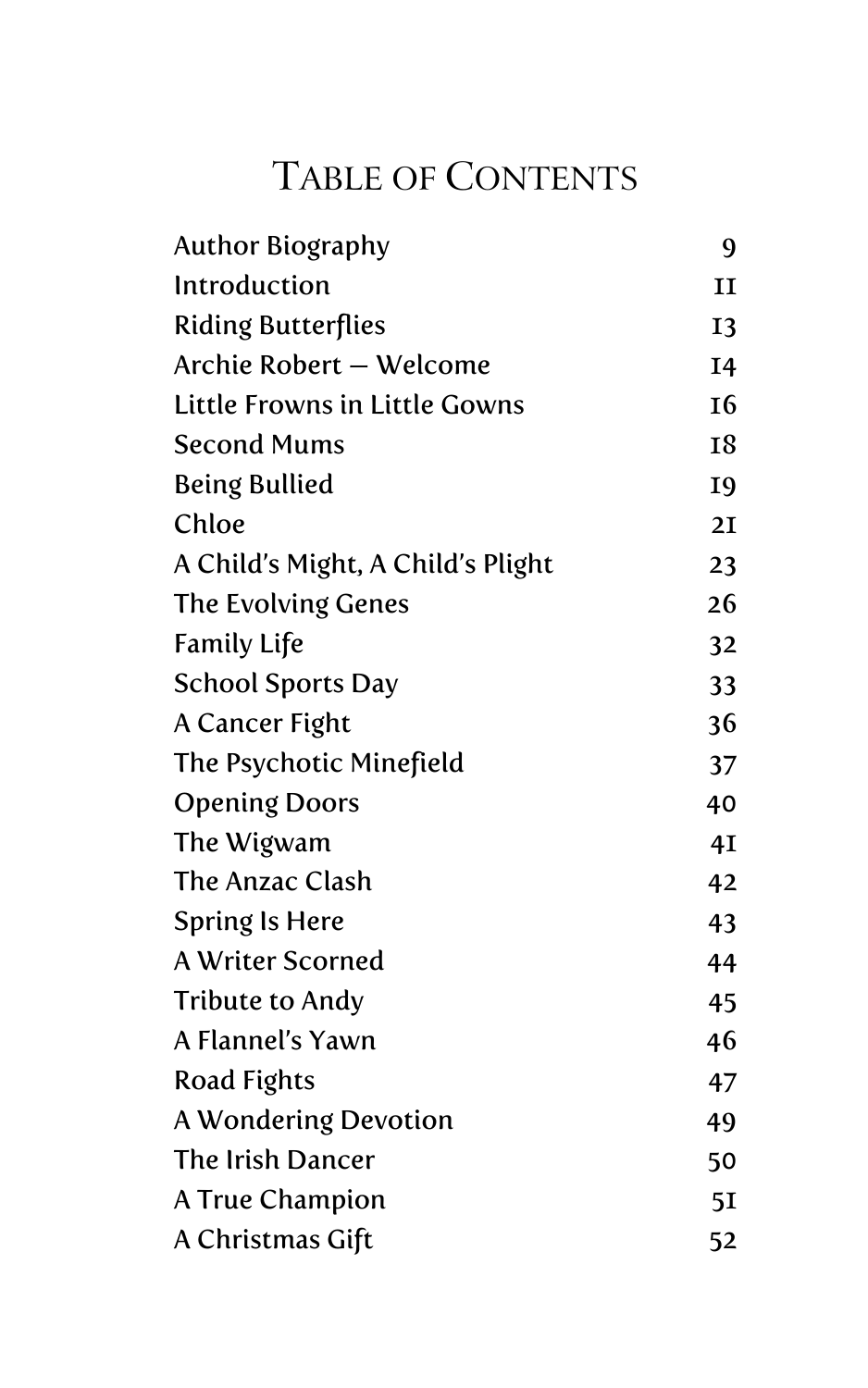| <b>Cricket Season</b>    | 53 |
|--------------------------|----|
| In The Middle Of Nine    | 54 |
| <b>Retirement Bliss</b>  | 55 |
| Victoria                 | 56 |
| <b>Our Olympic Dream</b> | 57 |
| New Year's Resolution    | 60 |
| Rort Of Thoughts         | 61 |
| My Way In My Day         | 63 |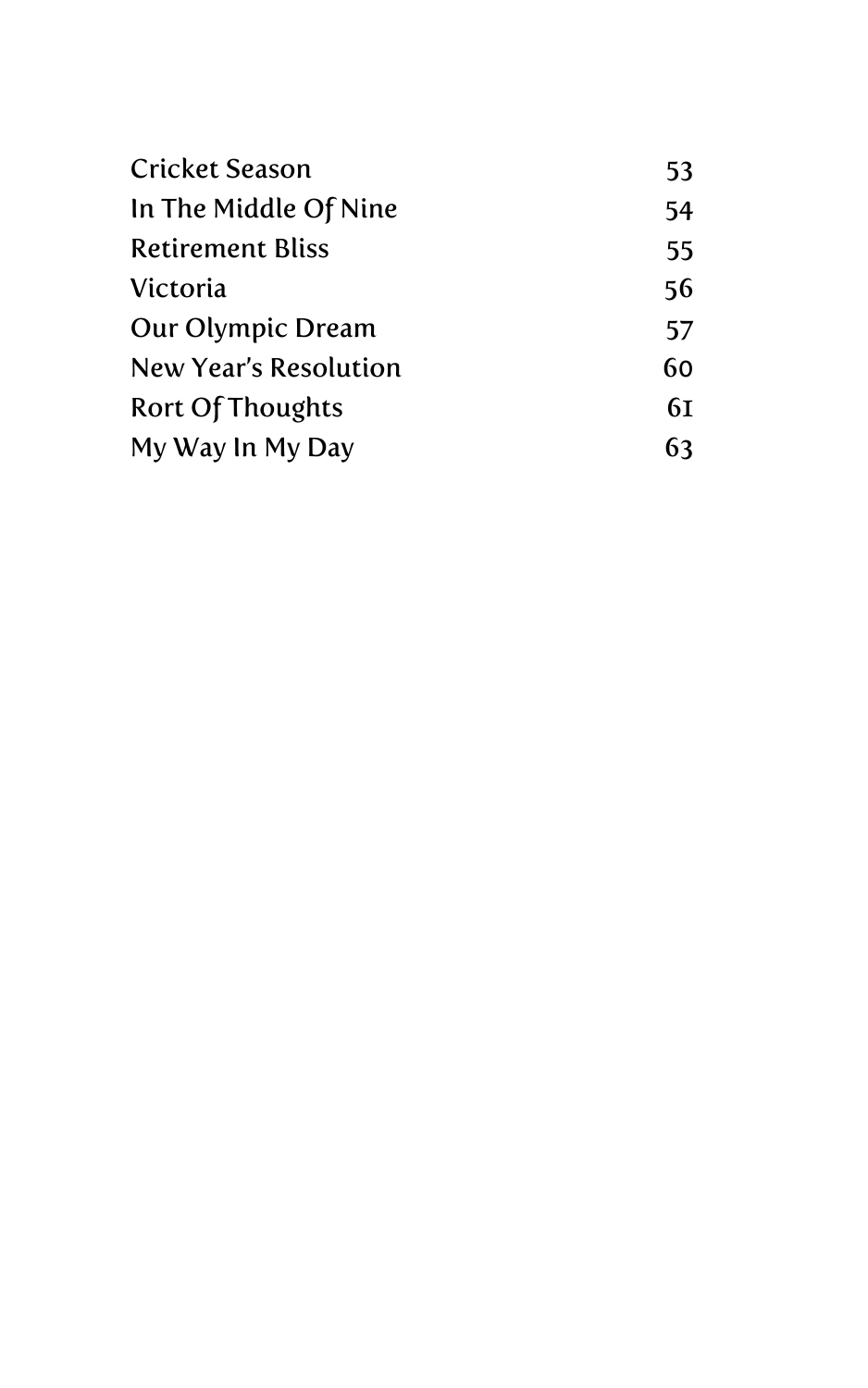# AUTHOR BIOGRAPHY

Desmond's birth was at number four, Were his brother's clothes that he wore. Their home, Doveton, a tough Aussie Town, Working fathers toiled with a sweated frown. Together the Town cheered their might, Then lads found a gang to roam the night. It was at the table, there to dine, With children's numbers swelled to nine, Fancy stories told of each ones day, The ones with gloss held the sway. In writing, Desmond thought himself nursery, Far below the ones with tertiary. He roamed the years with a mind of fog, Providing laughs, with a belly of grog. With three children now, all grown, Came grandchild Chloe, and the unknown; Spinal Muscular Atrophy is her fight. Her stories there, Desmond had to write. As a grape matures with coming age, His words spilt upon the page. People liked his rhyming note, And asked more of what he wrote. He still works the dirty factory floor, His eyes upon tomorrow's door.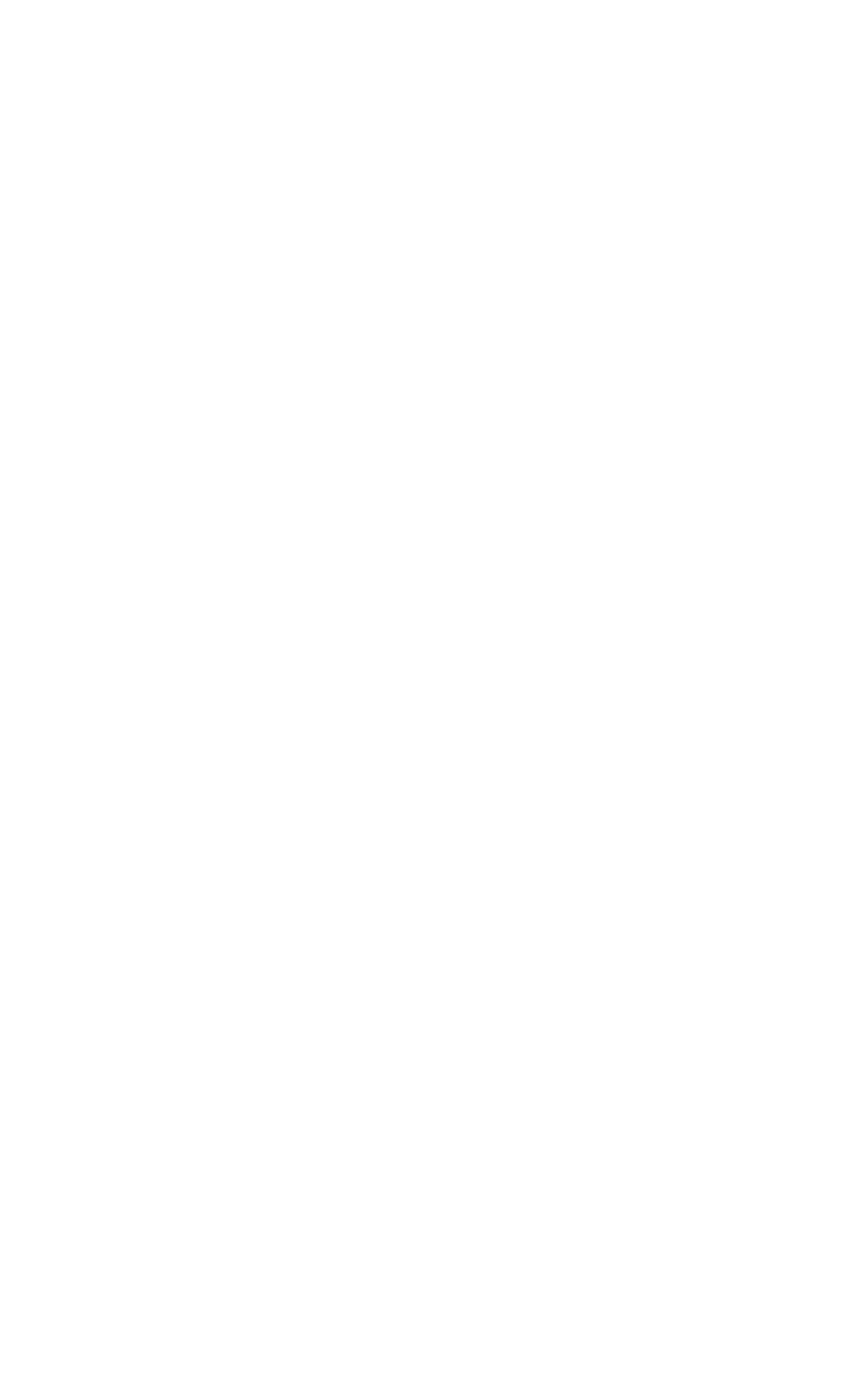# INTRODUCTION

Welcome to my stories within, A creative mind, that's my sin. Pearls of Wisdom you shan't find, Just Fragments of my Mind. The English grammar I didn't qualify, 'Tis with words that I get by. So I present this for you to read, So you too will find your need.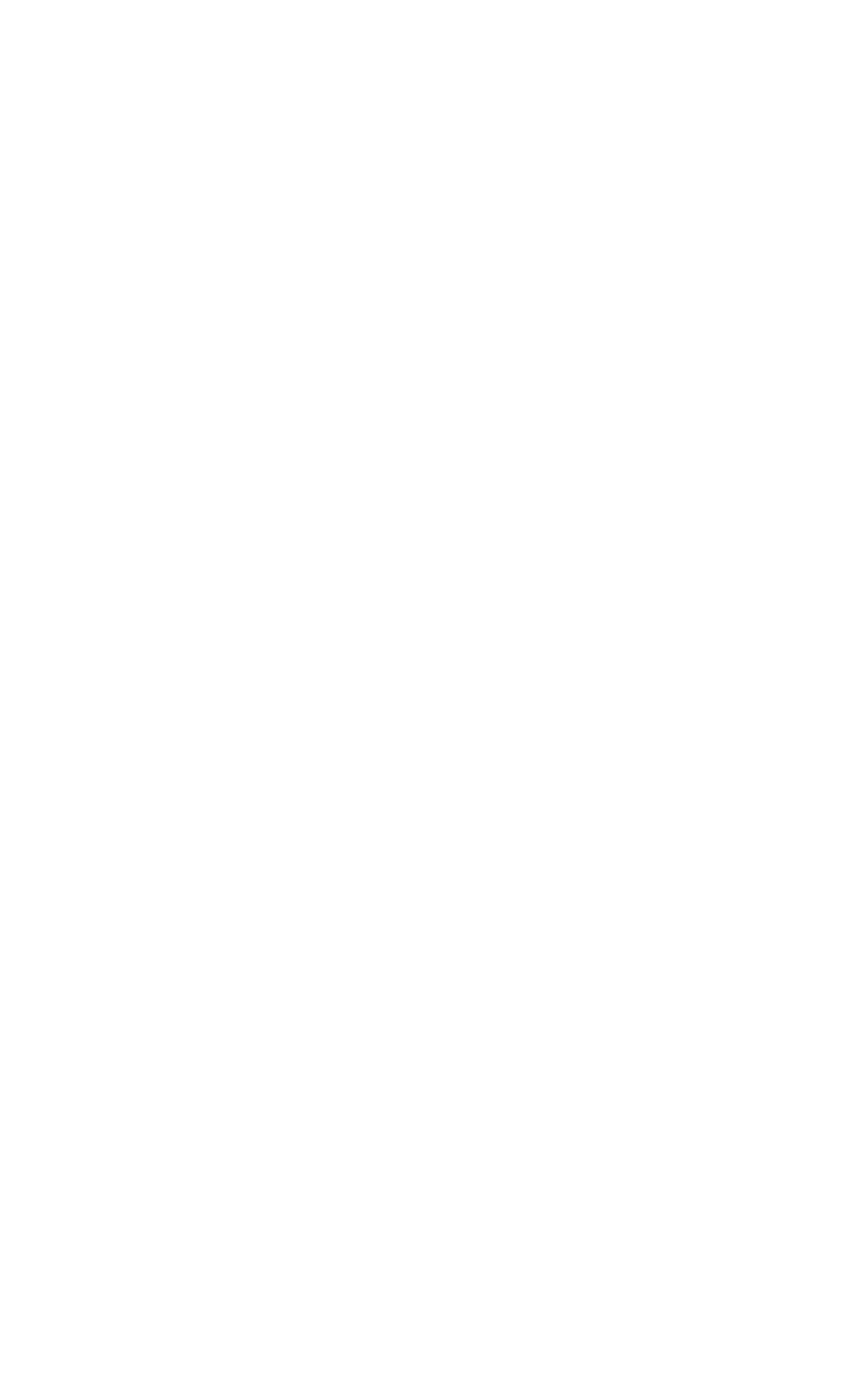# RIDING BUTTERFLIES

The other night Chloe gave me a call, She said, "Pop, I have butterflies on my wall." "My goodness Chloe, please take care." "Silly Pop, Mummy and Daddy put them there. They all have such coloured wings, and sometimes we hit into things." Feeling a bit mystified now, I asked her exactly how. "Well, Pop, when there are happy skies, I take a ride on my butterflies. We do not go out the door, and fairies dance on the floor. I fly sometimes at the night, that is when we hit the light. And Pop you can ride a butterfly too. Just believe. That's all you do. But you must be happy in my room. You know butterflies don't fly in gloom."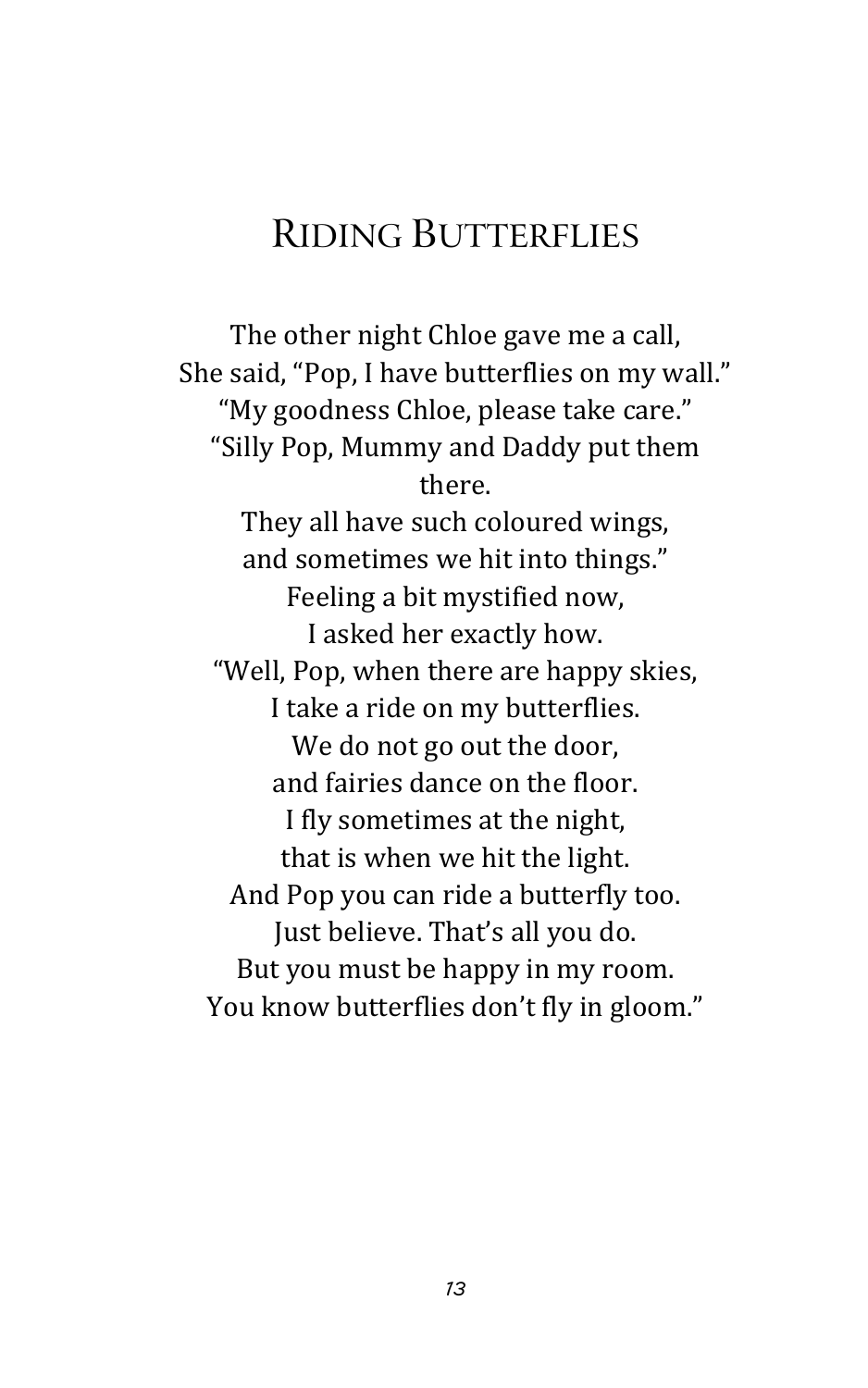## ARCHIE ROBERT — WELCOME

I sat in the hospital with two on my knee The new born Archie Robert and adorable Chloe. Chloe said to me, "Pop, we mustn't make any noise, And Archie he can share my toys." To Archie, "You have an elephant on your clothes, And Daddy will they stick anything up his nose?" I sat there with everything just right On my knees a double delight. Archie said to me, "Hi Pop, tell my mum I had to eat then just run. Thank goodness I'm out of the tum. And whoever made that elephant tone It's okay for now, but I'll be my own." With them sitting on my knee Young Archie and little Miss Three I said, "Now there isn't just the one It's going to be double the fun Birthdays, Christmas and lots more. We'll have toys all over the floor With kisses and hugs and love galore."